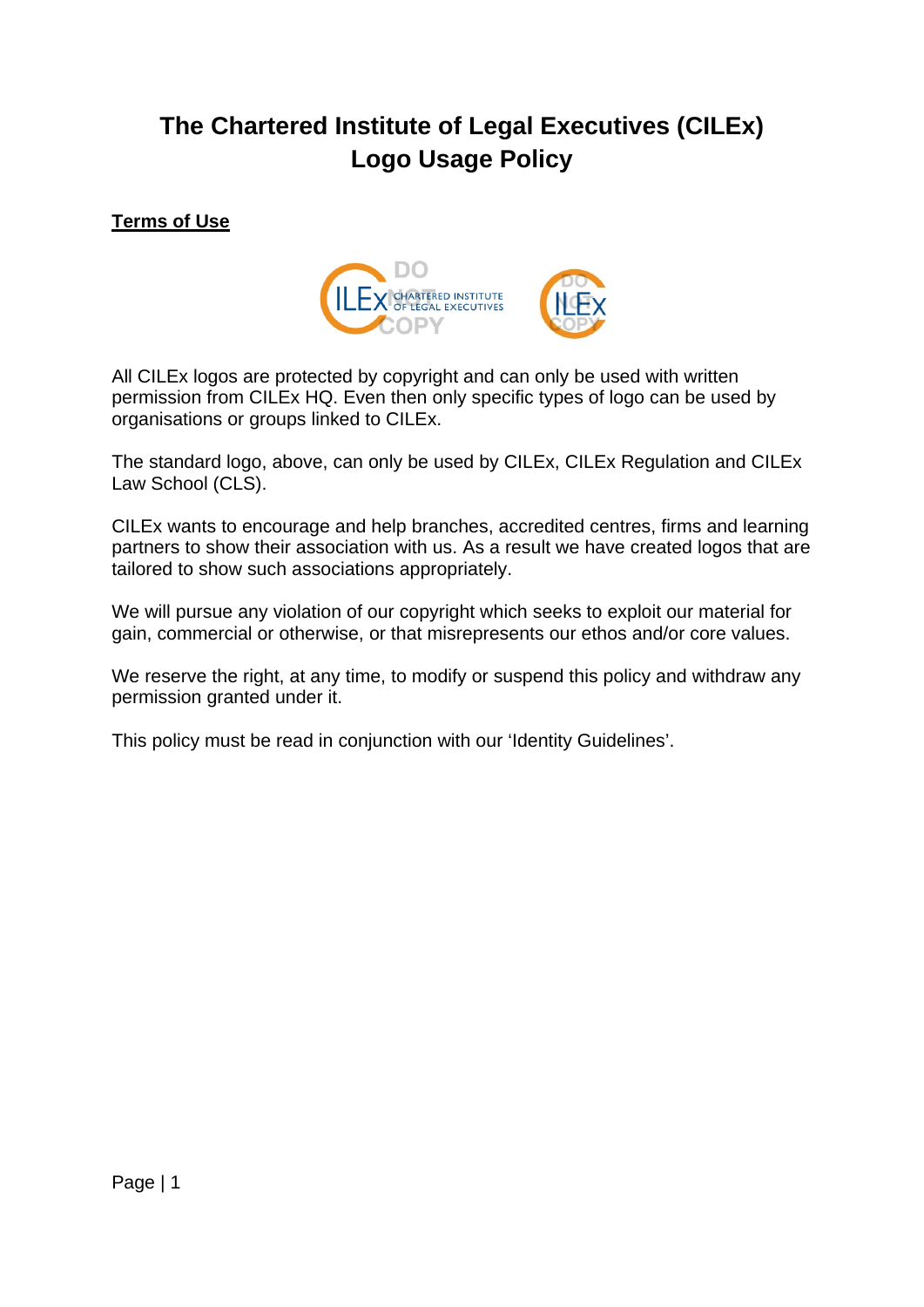# **Who can use the additional CILEx logos?**

# **Branches:**



CILEx branches are incredibly important in ensuring that CILEx members of all grades have local support. They also enable local branch members to raise awareness of Chartered Legal Executives and other CILEx members in their area and the work that they do.

Restrictions:

- Branches may only use the logo for official branch business. This includes letterheads, business cards, websites, menus, invites, table plans and appropriate forums set up by a branch to carry out branch business.
- Where social media sites require the use of avatars (a personalised, graphical representation of the user) only the above avatar can be used, and again this must only be for official branch business.
- These logos must not be amended in any way, including resizing or reduction of quality. If you experience difficulty with the logo size or shape, email: logo@cilex.org.uk.

## **Accredited Study Centres:**



We are proud of our association with our accredited Further Education Colleges, Universities and private training providers. Showing this partnership is important for students and employers so they know that they are receiving genuine CILEx professional qualifications. We are happy to share the above accredited study centre logo appropriately with all accredited study centres providing the CILEx professional qualifications.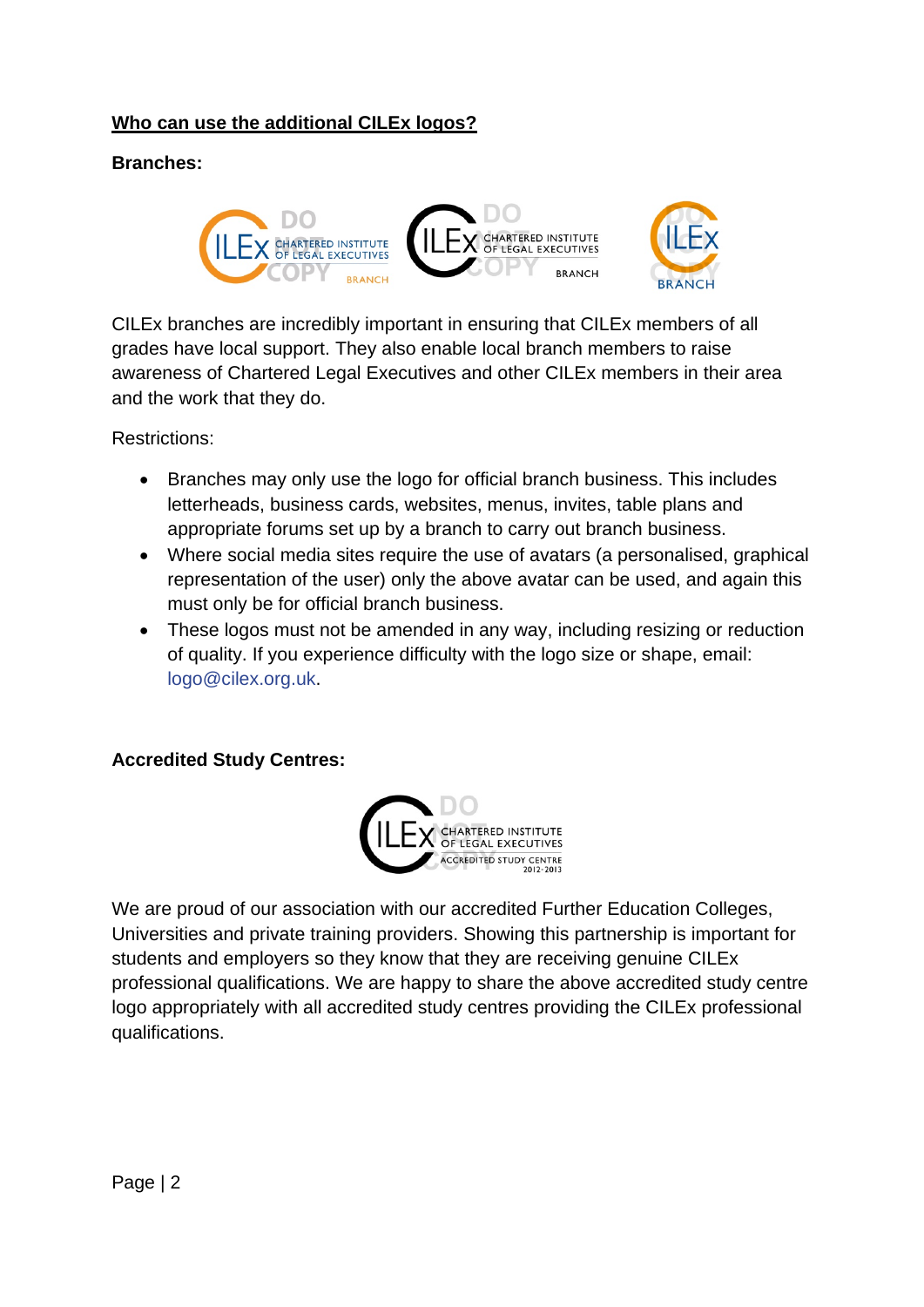Restrictions:

- Accredited study centres may only use the logo for material specifically related to the CILEx qualifications. This includes all marketing material and displays where accredited study centre logos are appropriate.
- CILEx accredited study centre logos are date specific. A new one will be provided at the start of each new academic year upon request and receipt of your accreditation fees.
- If your status as a CILEx accredited study centre is suspended or withdrawn by CILEx, or ended by you, you must stop using the CILEx logo immediately.
- This logo must not be amended in any way, including resizing or reduction of quality. If you experience difficulty with the logo size or shape, email: logo@cilex.org.uk.

# **Law firms:**



If an organisation has an employee training programme that has been officially accredited by CILEx they may wish to reflect this by adding the CILEx endorsed qualification logo to their HR and Policy web pages or related material.

Restrictions:

- Firms may only use the logo for material which specifically relates to the CILEx supported employee training programme.
- This logo is not a sign of entity regulation and must not be used in webpages or material in a way which could infer that a firm is regulated by CILEx Regulation.
- This logo must not be amended in any way including resizing or reduction of quality. If you experience difficulty with the logo size or shape, email: logo@cilex.org.uk.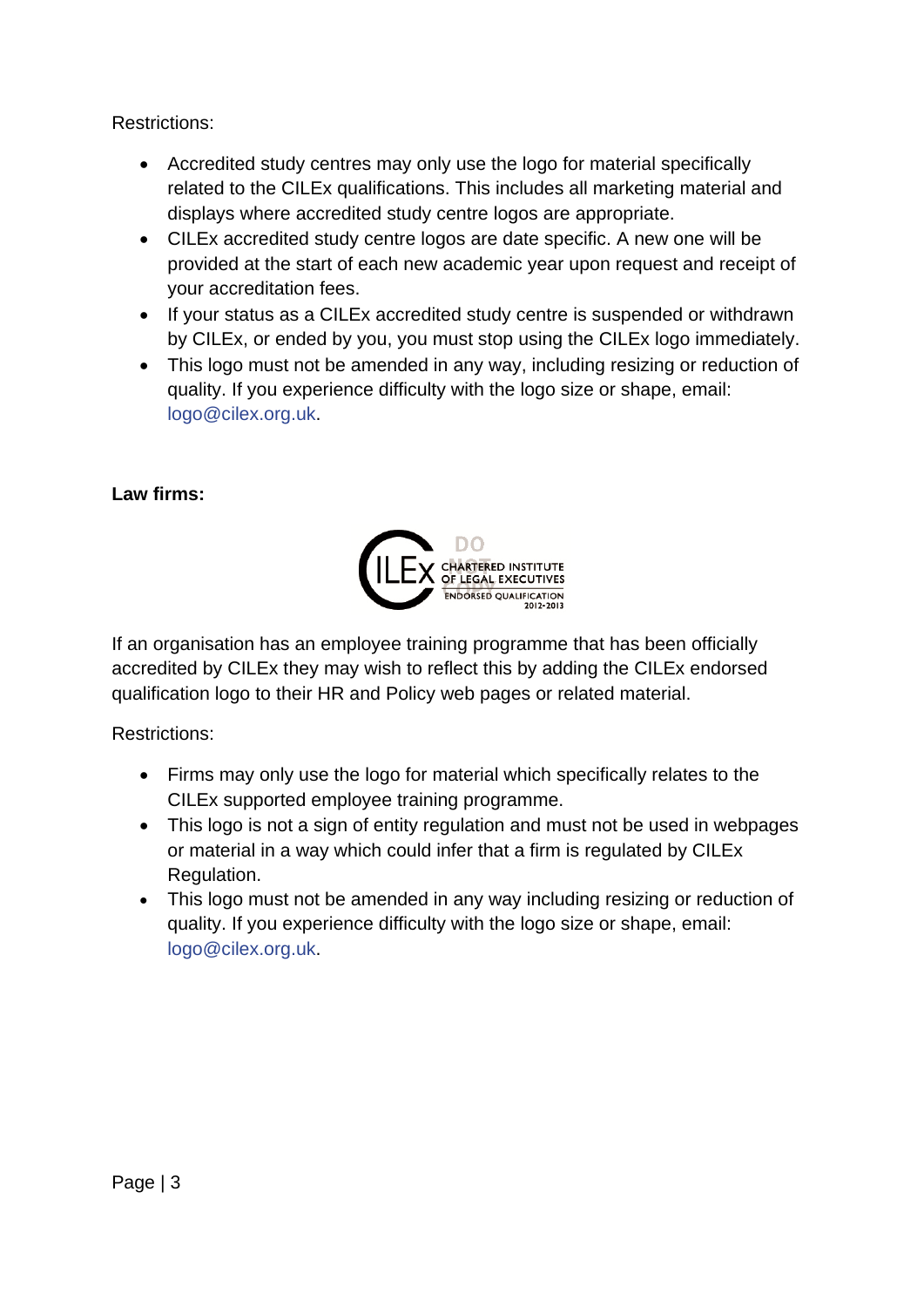### **CILEx award winners:**



CILEx currently presents a number of prestigious awards annually, including 'employer of the year', 'president's medal', 'pro bono medal' and 'student of the year'. This is to celebrate the hard work and dedication of our members and of supportive employers. CILEx understands that members and/or employers may wish to celebrate such an award.

Restrictions:

- The various CILEx award logos must only be displayed for the award you have won.
- The award logos are date specific, and must not be changed to reflect an alternative date or year. However, the logo may still be displayed after the year in which it was awarded.
- These logos must not be amended in any way including resizing or reduction of quality. If you experience difficulty with the logo size or shape, email: logo@cilex.org.uk.

### **Awarding organisation or institution:**



If an awarding organisation or institution has been granted institutional exemptions for CILEx units/qualifications, then they may like to reflect this by adding the CILEx Institutional Exemptions logo to their web pages or related material.

## **Restrictions:**

- CILEx Institutional Exemptions logos are date specific. A new one will be provided at the start of each new academic year upon request and receipt of your agreement.
- If your agreement is suspended or withdrawn by CILEx, or ended by you, you must stop using the CILEx logo immediately.

Page | 4